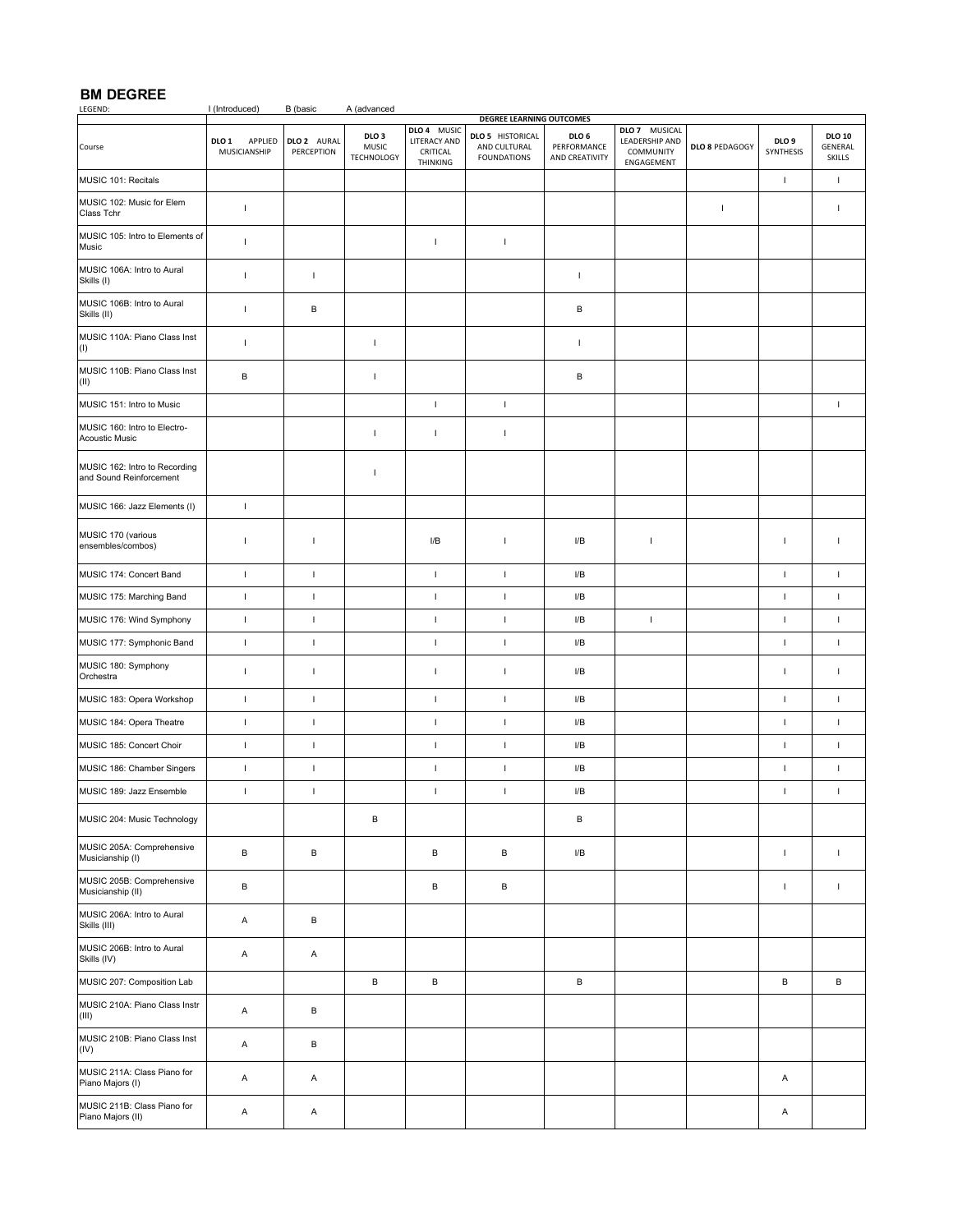| $\, {\bf B}$<br>MUSIC 214: String Class<br>MUSIC 215: Woodwind Class<br>I/B<br>MUSIC 216: Brass Class<br>I/B<br>MUSIC 217: Percussion Class<br>I/B<br>MUSIC 218: Guitar Class<br>I/B<br>$\mathbf{I}$<br>$\mathbf I$<br>MUSIC 243: Diction I<br>I/B<br>MUSIC 246A: Music Ed<br>$\mathsf I$<br>$\mathbf{I}$<br>$\mathbf{I}$<br>Practicum I<br>MUSIC 246B: Music Ed<br>В<br>B<br>В<br>Practicum II<br>MUSIC 250: Perf Studies<br>$\mathbf{I}$<br>В<br>$\mathbf{I}$<br>В<br>$\mathsf I$<br>(lessons)<br>MUSIC 251: Perf Studies<br>В<br>$\mathbf{I}$<br>$\mathbf{I}$<br>$\mathsf I$<br>$\mathbf{I}$<br>(lessons)<br>MUSIC 260: Electro-Acoustic<br>B<br>B<br>$\mathbf{I}$<br>Music (II)<br>MUSIC 262: Recording &<br>Α<br>B<br>$\mathbf{I}$<br>Sound Reinforcement (II)<br>В<br>$\sf B$<br>$\,$ B<br>В<br>$\, {\sf B}$<br>$\mathbf{I}$<br>MUSIC 266: Jazz Elements (II)<br>$\, {\sf B}$<br>MUSIC 301: Recitals<br>$\mathbf{I}$<br>MUSIC 305A: Comprehensive<br>B<br>B<br>Α<br>Α<br>Α<br>B<br>В<br>Musicianship (III)<br>MUSIC 305B: Comprehensive<br>Α<br>В<br>Α<br>В<br>B<br>Α<br>В<br>Musicianship (IV)<br>MUSIC 308A: Music History I<br>B<br>В<br>$\mathbf{I}$<br>В<br>MUSIC 308B: Music History II<br>Α<br>Α<br>В<br>A<br>MUSIC 343: Literature for<br>В<br>В<br>Children<br>MUSIC 345: Music in<br>В<br>B<br>В<br>B<br>$\overline{1}$<br>Contemporary Life<br>MUSIC 346: Music Ed<br>B<br>B<br>B<br>В<br>B<br>B<br>Practicum III<br>В<br>B<br>В<br>B<br>$\, {\sf B}$<br>В<br>MUSIC 347: Conducting I<br>B<br>B<br>MUSIC 349: Advanced<br>В<br>В<br>В<br>Α<br>Α<br>Α<br>Α<br>Α<br>Conducting<br>MUSIC 351: Music & Cultures<br>B<br>Α<br>B<br>A<br>A<br>MUSIC 360: Electric-Acoustic<br>В<br>B<br>В<br>В<br>В<br>Α<br>Α<br>Α<br>Music (III)<br>MUSIC 364: History of Jazz (I)<br>В<br>В<br>A<br>А<br>MUSIC 364B: History of Jazz (II)<br>A<br>MUSIC 366: Jazz Elements (III)<br>Α<br>Α<br>Α<br>A<br>В<br>MUSIC 370 (various<br>В<br>В<br>В<br>В<br>В<br>B/A<br>B/A<br>I/B<br>В<br>ensembles/combos)<br>$\, {\bf B}$<br>MUSIC 374: Concert Band<br>В<br>В<br>В<br>B/A<br>B/A<br>${\sf I/B}$<br>В<br>В<br>$\, {\bf B}$<br>В<br>В<br>В<br>B/A<br>${\sf I/B}$<br>В<br>В<br>MUSIC 375: Marching Band<br>B/A<br>В<br>$\, {\bf B}$<br>$\, {\bf B}$<br>В<br>${\sf I/B}$<br>В<br>В<br>MUSIC 376: Wind Symphony<br>B/A<br>B/A<br>$\, {\sf B}$<br>$\, {\bf B}$<br>$\, {\bf B}$<br>В<br>В<br>I/B<br>В<br>MUSIC 377: Symphonic Band<br>B/A<br>B/A<br>MUSIC 380: Symphony<br>$\, {\bf B}$<br>В<br>В<br>В<br>I/B<br>В<br>B/A<br>B/A<br>B<br>Orchestra<br>$\, {\bf B}$<br>$\, {\bf B}$<br>$\, {\bf B}$<br>В<br>MUSIC 383: Opera Workshop<br>B/A<br>${\sf I/B}$<br>В<br>В<br>B/A<br>$\, {\bf B}$<br>$\, {\bf B}$<br>$\, {\bf B}$<br>В<br>В<br>I/B<br>B<br>MUSIC 384: Opera Theatre<br>B/A<br>B/A<br>$\, {\sf B}$<br>$\, {\bf B}$<br>$\, {\bf B}$<br>В<br>MUSIC 385: Concert Choir<br>I/B<br>В<br>В<br>B/A<br>B/A | MUSIC 212: Voice Class | В |  |  |  |  |  |
|--------------------------------------------------------------------------------------------------------------------------------------------------------------------------------------------------------------------------------------------------------------------------------------------------------------------------------------------------------------------------------------------------------------------------------------------------------------------------------------------------------------------------------------------------------------------------------------------------------------------------------------------------------------------------------------------------------------------------------------------------------------------------------------------------------------------------------------------------------------------------------------------------------------------------------------------------------------------------------------------------------------------------------------------------------------------------------------------------------------------------------------------------------------------------------------------------------------------------------------------------------------------------------------------------------------------------------------------------------------------------------------------------------------------------------------------------------------------------------------------------------------------------------------------------------------------------------------------------------------------------------------------------------------------------------------------------------------------------------------------------------------------------------------------------------------------------------------------------------------------------------------------------------------------------------------------------------------------------------------------------------------------------------------------------------------------------------------------------------------------------------------------------------------------------------------------------------------------------------------------------------------------------------------------------------------------------------------------------------------------------------------------------------------------------------------------------------------------------------------------------------------------------------------------------------------------------------------------------------------------------------------------------------------------------------------------------------------------------------------------------------------------------------------------------------------------------------------------------------------------------------------------------|------------------------|---|--|--|--|--|--|
|                                                                                                                                                                                                                                                                                                                                                                                                                                                                                                                                                                                                                                                                                                                                                                                                                                                                                                                                                                                                                                                                                                                                                                                                                                                                                                                                                                                                                                                                                                                                                                                                                                                                                                                                                                                                                                                                                                                                                                                                                                                                                                                                                                                                                                                                                                                                                                                                                                                                                                                                                                                                                                                                                                                                                                                                                                                                                                  |                        |   |  |  |  |  |  |
|                                                                                                                                                                                                                                                                                                                                                                                                                                                                                                                                                                                                                                                                                                                                                                                                                                                                                                                                                                                                                                                                                                                                                                                                                                                                                                                                                                                                                                                                                                                                                                                                                                                                                                                                                                                                                                                                                                                                                                                                                                                                                                                                                                                                                                                                                                                                                                                                                                                                                                                                                                                                                                                                                                                                                                                                                                                                                                  |                        |   |  |  |  |  |  |
|                                                                                                                                                                                                                                                                                                                                                                                                                                                                                                                                                                                                                                                                                                                                                                                                                                                                                                                                                                                                                                                                                                                                                                                                                                                                                                                                                                                                                                                                                                                                                                                                                                                                                                                                                                                                                                                                                                                                                                                                                                                                                                                                                                                                                                                                                                                                                                                                                                                                                                                                                                                                                                                                                                                                                                                                                                                                                                  |                        |   |  |  |  |  |  |
|                                                                                                                                                                                                                                                                                                                                                                                                                                                                                                                                                                                                                                                                                                                                                                                                                                                                                                                                                                                                                                                                                                                                                                                                                                                                                                                                                                                                                                                                                                                                                                                                                                                                                                                                                                                                                                                                                                                                                                                                                                                                                                                                                                                                                                                                                                                                                                                                                                                                                                                                                                                                                                                                                                                                                                                                                                                                                                  |                        |   |  |  |  |  |  |
|                                                                                                                                                                                                                                                                                                                                                                                                                                                                                                                                                                                                                                                                                                                                                                                                                                                                                                                                                                                                                                                                                                                                                                                                                                                                                                                                                                                                                                                                                                                                                                                                                                                                                                                                                                                                                                                                                                                                                                                                                                                                                                                                                                                                                                                                                                                                                                                                                                                                                                                                                                                                                                                                                                                                                                                                                                                                                                  |                        |   |  |  |  |  |  |
|                                                                                                                                                                                                                                                                                                                                                                                                                                                                                                                                                                                                                                                                                                                                                                                                                                                                                                                                                                                                                                                                                                                                                                                                                                                                                                                                                                                                                                                                                                                                                                                                                                                                                                                                                                                                                                                                                                                                                                                                                                                                                                                                                                                                                                                                                                                                                                                                                                                                                                                                                                                                                                                                                                                                                                                                                                                                                                  |                        |   |  |  |  |  |  |
|                                                                                                                                                                                                                                                                                                                                                                                                                                                                                                                                                                                                                                                                                                                                                                                                                                                                                                                                                                                                                                                                                                                                                                                                                                                                                                                                                                                                                                                                                                                                                                                                                                                                                                                                                                                                                                                                                                                                                                                                                                                                                                                                                                                                                                                                                                                                                                                                                                                                                                                                                                                                                                                                                                                                                                                                                                                                                                  |                        |   |  |  |  |  |  |
|                                                                                                                                                                                                                                                                                                                                                                                                                                                                                                                                                                                                                                                                                                                                                                                                                                                                                                                                                                                                                                                                                                                                                                                                                                                                                                                                                                                                                                                                                                                                                                                                                                                                                                                                                                                                                                                                                                                                                                                                                                                                                                                                                                                                                                                                                                                                                                                                                                                                                                                                                                                                                                                                                                                                                                                                                                                                                                  |                        |   |  |  |  |  |  |
|                                                                                                                                                                                                                                                                                                                                                                                                                                                                                                                                                                                                                                                                                                                                                                                                                                                                                                                                                                                                                                                                                                                                                                                                                                                                                                                                                                                                                                                                                                                                                                                                                                                                                                                                                                                                                                                                                                                                                                                                                                                                                                                                                                                                                                                                                                                                                                                                                                                                                                                                                                                                                                                                                                                                                                                                                                                                                                  |                        |   |  |  |  |  |  |
|                                                                                                                                                                                                                                                                                                                                                                                                                                                                                                                                                                                                                                                                                                                                                                                                                                                                                                                                                                                                                                                                                                                                                                                                                                                                                                                                                                                                                                                                                                                                                                                                                                                                                                                                                                                                                                                                                                                                                                                                                                                                                                                                                                                                                                                                                                                                                                                                                                                                                                                                                                                                                                                                                                                                                                                                                                                                                                  |                        |   |  |  |  |  |  |
|                                                                                                                                                                                                                                                                                                                                                                                                                                                                                                                                                                                                                                                                                                                                                                                                                                                                                                                                                                                                                                                                                                                                                                                                                                                                                                                                                                                                                                                                                                                                                                                                                                                                                                                                                                                                                                                                                                                                                                                                                                                                                                                                                                                                                                                                                                                                                                                                                                                                                                                                                                                                                                                                                                                                                                                                                                                                                                  |                        |   |  |  |  |  |  |
|                                                                                                                                                                                                                                                                                                                                                                                                                                                                                                                                                                                                                                                                                                                                                                                                                                                                                                                                                                                                                                                                                                                                                                                                                                                                                                                                                                                                                                                                                                                                                                                                                                                                                                                                                                                                                                                                                                                                                                                                                                                                                                                                                                                                                                                                                                                                                                                                                                                                                                                                                                                                                                                                                                                                                                                                                                                                                                  |                        |   |  |  |  |  |  |
|                                                                                                                                                                                                                                                                                                                                                                                                                                                                                                                                                                                                                                                                                                                                                                                                                                                                                                                                                                                                                                                                                                                                                                                                                                                                                                                                                                                                                                                                                                                                                                                                                                                                                                                                                                                                                                                                                                                                                                                                                                                                                                                                                                                                                                                                                                                                                                                                                                                                                                                                                                                                                                                                                                                                                                                                                                                                                                  |                        |   |  |  |  |  |  |
|                                                                                                                                                                                                                                                                                                                                                                                                                                                                                                                                                                                                                                                                                                                                                                                                                                                                                                                                                                                                                                                                                                                                                                                                                                                                                                                                                                                                                                                                                                                                                                                                                                                                                                                                                                                                                                                                                                                                                                                                                                                                                                                                                                                                                                                                                                                                                                                                                                                                                                                                                                                                                                                                                                                                                                                                                                                                                                  |                        |   |  |  |  |  |  |
|                                                                                                                                                                                                                                                                                                                                                                                                                                                                                                                                                                                                                                                                                                                                                                                                                                                                                                                                                                                                                                                                                                                                                                                                                                                                                                                                                                                                                                                                                                                                                                                                                                                                                                                                                                                                                                                                                                                                                                                                                                                                                                                                                                                                                                                                                                                                                                                                                                                                                                                                                                                                                                                                                                                                                                                                                                                                                                  |                        |   |  |  |  |  |  |
|                                                                                                                                                                                                                                                                                                                                                                                                                                                                                                                                                                                                                                                                                                                                                                                                                                                                                                                                                                                                                                                                                                                                                                                                                                                                                                                                                                                                                                                                                                                                                                                                                                                                                                                                                                                                                                                                                                                                                                                                                                                                                                                                                                                                                                                                                                                                                                                                                                                                                                                                                                                                                                                                                                                                                                                                                                                                                                  |                        |   |  |  |  |  |  |
|                                                                                                                                                                                                                                                                                                                                                                                                                                                                                                                                                                                                                                                                                                                                                                                                                                                                                                                                                                                                                                                                                                                                                                                                                                                                                                                                                                                                                                                                                                                                                                                                                                                                                                                                                                                                                                                                                                                                                                                                                                                                                                                                                                                                                                                                                                                                                                                                                                                                                                                                                                                                                                                                                                                                                                                                                                                                                                  |                        |   |  |  |  |  |  |
|                                                                                                                                                                                                                                                                                                                                                                                                                                                                                                                                                                                                                                                                                                                                                                                                                                                                                                                                                                                                                                                                                                                                                                                                                                                                                                                                                                                                                                                                                                                                                                                                                                                                                                                                                                                                                                                                                                                                                                                                                                                                                                                                                                                                                                                                                                                                                                                                                                                                                                                                                                                                                                                                                                                                                                                                                                                                                                  |                        |   |  |  |  |  |  |
|                                                                                                                                                                                                                                                                                                                                                                                                                                                                                                                                                                                                                                                                                                                                                                                                                                                                                                                                                                                                                                                                                                                                                                                                                                                                                                                                                                                                                                                                                                                                                                                                                                                                                                                                                                                                                                                                                                                                                                                                                                                                                                                                                                                                                                                                                                                                                                                                                                                                                                                                                                                                                                                                                                                                                                                                                                                                                                  |                        |   |  |  |  |  |  |
|                                                                                                                                                                                                                                                                                                                                                                                                                                                                                                                                                                                                                                                                                                                                                                                                                                                                                                                                                                                                                                                                                                                                                                                                                                                                                                                                                                                                                                                                                                                                                                                                                                                                                                                                                                                                                                                                                                                                                                                                                                                                                                                                                                                                                                                                                                                                                                                                                                                                                                                                                                                                                                                                                                                                                                                                                                                                                                  |                        |   |  |  |  |  |  |
|                                                                                                                                                                                                                                                                                                                                                                                                                                                                                                                                                                                                                                                                                                                                                                                                                                                                                                                                                                                                                                                                                                                                                                                                                                                                                                                                                                                                                                                                                                                                                                                                                                                                                                                                                                                                                                                                                                                                                                                                                                                                                                                                                                                                                                                                                                                                                                                                                                                                                                                                                                                                                                                                                                                                                                                                                                                                                                  |                        |   |  |  |  |  |  |
|                                                                                                                                                                                                                                                                                                                                                                                                                                                                                                                                                                                                                                                                                                                                                                                                                                                                                                                                                                                                                                                                                                                                                                                                                                                                                                                                                                                                                                                                                                                                                                                                                                                                                                                                                                                                                                                                                                                                                                                                                                                                                                                                                                                                                                                                                                                                                                                                                                                                                                                                                                                                                                                                                                                                                                                                                                                                                                  |                        |   |  |  |  |  |  |
|                                                                                                                                                                                                                                                                                                                                                                                                                                                                                                                                                                                                                                                                                                                                                                                                                                                                                                                                                                                                                                                                                                                                                                                                                                                                                                                                                                                                                                                                                                                                                                                                                                                                                                                                                                                                                                                                                                                                                                                                                                                                                                                                                                                                                                                                                                                                                                                                                                                                                                                                                                                                                                                                                                                                                                                                                                                                                                  |                        |   |  |  |  |  |  |
|                                                                                                                                                                                                                                                                                                                                                                                                                                                                                                                                                                                                                                                                                                                                                                                                                                                                                                                                                                                                                                                                                                                                                                                                                                                                                                                                                                                                                                                                                                                                                                                                                                                                                                                                                                                                                                                                                                                                                                                                                                                                                                                                                                                                                                                                                                                                                                                                                                                                                                                                                                                                                                                                                                                                                                                                                                                                                                  |                        |   |  |  |  |  |  |
|                                                                                                                                                                                                                                                                                                                                                                                                                                                                                                                                                                                                                                                                                                                                                                                                                                                                                                                                                                                                                                                                                                                                                                                                                                                                                                                                                                                                                                                                                                                                                                                                                                                                                                                                                                                                                                                                                                                                                                                                                                                                                                                                                                                                                                                                                                                                                                                                                                                                                                                                                                                                                                                                                                                                                                                                                                                                                                  |                        |   |  |  |  |  |  |
|                                                                                                                                                                                                                                                                                                                                                                                                                                                                                                                                                                                                                                                                                                                                                                                                                                                                                                                                                                                                                                                                                                                                                                                                                                                                                                                                                                                                                                                                                                                                                                                                                                                                                                                                                                                                                                                                                                                                                                                                                                                                                                                                                                                                                                                                                                                                                                                                                                                                                                                                                                                                                                                                                                                                                                                                                                                                                                  |                        |   |  |  |  |  |  |
|                                                                                                                                                                                                                                                                                                                                                                                                                                                                                                                                                                                                                                                                                                                                                                                                                                                                                                                                                                                                                                                                                                                                                                                                                                                                                                                                                                                                                                                                                                                                                                                                                                                                                                                                                                                                                                                                                                                                                                                                                                                                                                                                                                                                                                                                                                                                                                                                                                                                                                                                                                                                                                                                                                                                                                                                                                                                                                  |                        |   |  |  |  |  |  |
|                                                                                                                                                                                                                                                                                                                                                                                                                                                                                                                                                                                                                                                                                                                                                                                                                                                                                                                                                                                                                                                                                                                                                                                                                                                                                                                                                                                                                                                                                                                                                                                                                                                                                                                                                                                                                                                                                                                                                                                                                                                                                                                                                                                                                                                                                                                                                                                                                                                                                                                                                                                                                                                                                                                                                                                                                                                                                                  |                        |   |  |  |  |  |  |
|                                                                                                                                                                                                                                                                                                                                                                                                                                                                                                                                                                                                                                                                                                                                                                                                                                                                                                                                                                                                                                                                                                                                                                                                                                                                                                                                                                                                                                                                                                                                                                                                                                                                                                                                                                                                                                                                                                                                                                                                                                                                                                                                                                                                                                                                                                                                                                                                                                                                                                                                                                                                                                                                                                                                                                                                                                                                                                  |                        |   |  |  |  |  |  |
|                                                                                                                                                                                                                                                                                                                                                                                                                                                                                                                                                                                                                                                                                                                                                                                                                                                                                                                                                                                                                                                                                                                                                                                                                                                                                                                                                                                                                                                                                                                                                                                                                                                                                                                                                                                                                                                                                                                                                                                                                                                                                                                                                                                                                                                                                                                                                                                                                                                                                                                                                                                                                                                                                                                                                                                                                                                                                                  |                        |   |  |  |  |  |  |
|                                                                                                                                                                                                                                                                                                                                                                                                                                                                                                                                                                                                                                                                                                                                                                                                                                                                                                                                                                                                                                                                                                                                                                                                                                                                                                                                                                                                                                                                                                                                                                                                                                                                                                                                                                                                                                                                                                                                                                                                                                                                                                                                                                                                                                                                                                                                                                                                                                                                                                                                                                                                                                                                                                                                                                                                                                                                                                  |                        |   |  |  |  |  |  |
|                                                                                                                                                                                                                                                                                                                                                                                                                                                                                                                                                                                                                                                                                                                                                                                                                                                                                                                                                                                                                                                                                                                                                                                                                                                                                                                                                                                                                                                                                                                                                                                                                                                                                                                                                                                                                                                                                                                                                                                                                                                                                                                                                                                                                                                                                                                                                                                                                                                                                                                                                                                                                                                                                                                                                                                                                                                                                                  |                        |   |  |  |  |  |  |
|                                                                                                                                                                                                                                                                                                                                                                                                                                                                                                                                                                                                                                                                                                                                                                                                                                                                                                                                                                                                                                                                                                                                                                                                                                                                                                                                                                                                                                                                                                                                                                                                                                                                                                                                                                                                                                                                                                                                                                                                                                                                                                                                                                                                                                                                                                                                                                                                                                                                                                                                                                                                                                                                                                                                                                                                                                                                                                  |                        |   |  |  |  |  |  |
|                                                                                                                                                                                                                                                                                                                                                                                                                                                                                                                                                                                                                                                                                                                                                                                                                                                                                                                                                                                                                                                                                                                                                                                                                                                                                                                                                                                                                                                                                                                                                                                                                                                                                                                                                                                                                                                                                                                                                                                                                                                                                                                                                                                                                                                                                                                                                                                                                                                                                                                                                                                                                                                                                                                                                                                                                                                                                                  |                        |   |  |  |  |  |  |
|                                                                                                                                                                                                                                                                                                                                                                                                                                                                                                                                                                                                                                                                                                                                                                                                                                                                                                                                                                                                                                                                                                                                                                                                                                                                                                                                                                                                                                                                                                                                                                                                                                                                                                                                                                                                                                                                                                                                                                                                                                                                                                                                                                                                                                                                                                                                                                                                                                                                                                                                                                                                                                                                                                                                                                                                                                                                                                  |                        |   |  |  |  |  |  |
|                                                                                                                                                                                                                                                                                                                                                                                                                                                                                                                                                                                                                                                                                                                                                                                                                                                                                                                                                                                                                                                                                                                                                                                                                                                                                                                                                                                                                                                                                                                                                                                                                                                                                                                                                                                                                                                                                                                                                                                                                                                                                                                                                                                                                                                                                                                                                                                                                                                                                                                                                                                                                                                                                                                                                                                                                                                                                                  |                        |   |  |  |  |  |  |
|                                                                                                                                                                                                                                                                                                                                                                                                                                                                                                                                                                                                                                                                                                                                                                                                                                                                                                                                                                                                                                                                                                                                                                                                                                                                                                                                                                                                                                                                                                                                                                                                                                                                                                                                                                                                                                                                                                                                                                                                                                                                                                                                                                                                                                                                                                                                                                                                                                                                                                                                                                                                                                                                                                                                                                                                                                                                                                  |                        |   |  |  |  |  |  |